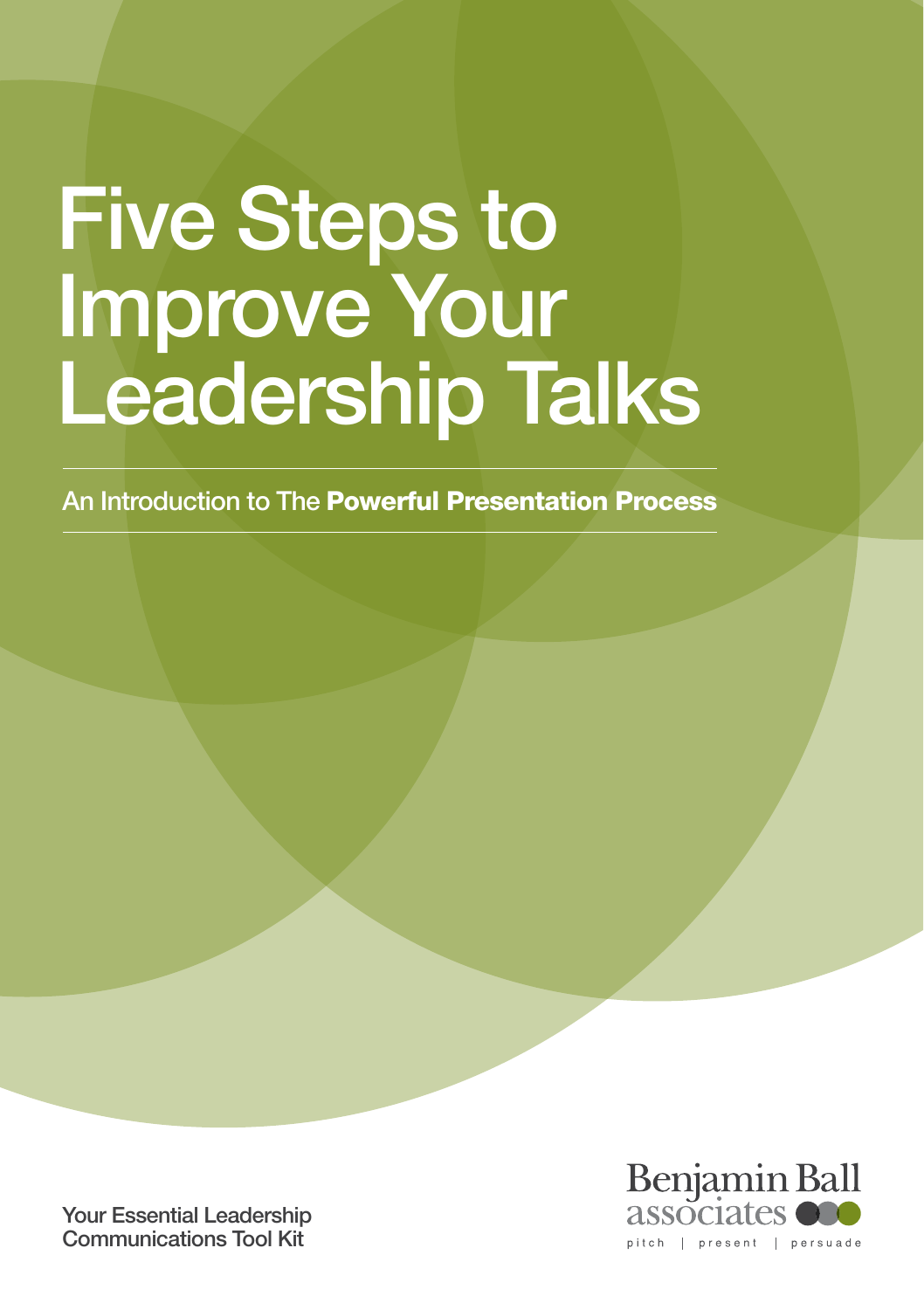Having the skills to deliver Powerful Presentations isn't a nice to have – it's a must have. Leaders have a simple choice: be an effective communicator, or get left behind.

" Making the simple complicated is commonplace; making the commonplace simple, awesomely simple, that's creativity." Charles Mingus

This guide will help you get started by making you question how you present now.

Some readers may think it's too difficult to change, and therefore carry on with their current ways.

Others will be inspired, feeling that these steps are what they have been missing all along.

We've written this guide for the business leader who wants to deliver more than the average presentation. Perhaps you have seen others achieve great results with their presentations and talks – but don't know where to start. Great communication is increasingly important, and the principles we share here are enduring ones. We are not saying it will be easy. But by reading this you are making the first steps to delivering Powerful Presentations.

# What is a Powerful Presentation?

A Powerful Presentation pulls your audience closer to your objective. You change the hearts and minds of the audience. You do this through three things: the messages you use, the structure of your talk and your delivery style.

Most people have never learnt how to present well. That's why their presentations are ineffective. That's also why so many business leaders hate delivering them, and why audiences rarely enjoy sitting through them.



According to Forbes magazine:



of business leaders say they'd do anything to avoid giving a presentation



say presentation skills are critical for career success<sub>1</sub>

" Communication is the most important skill any leader can possess." Richard Branson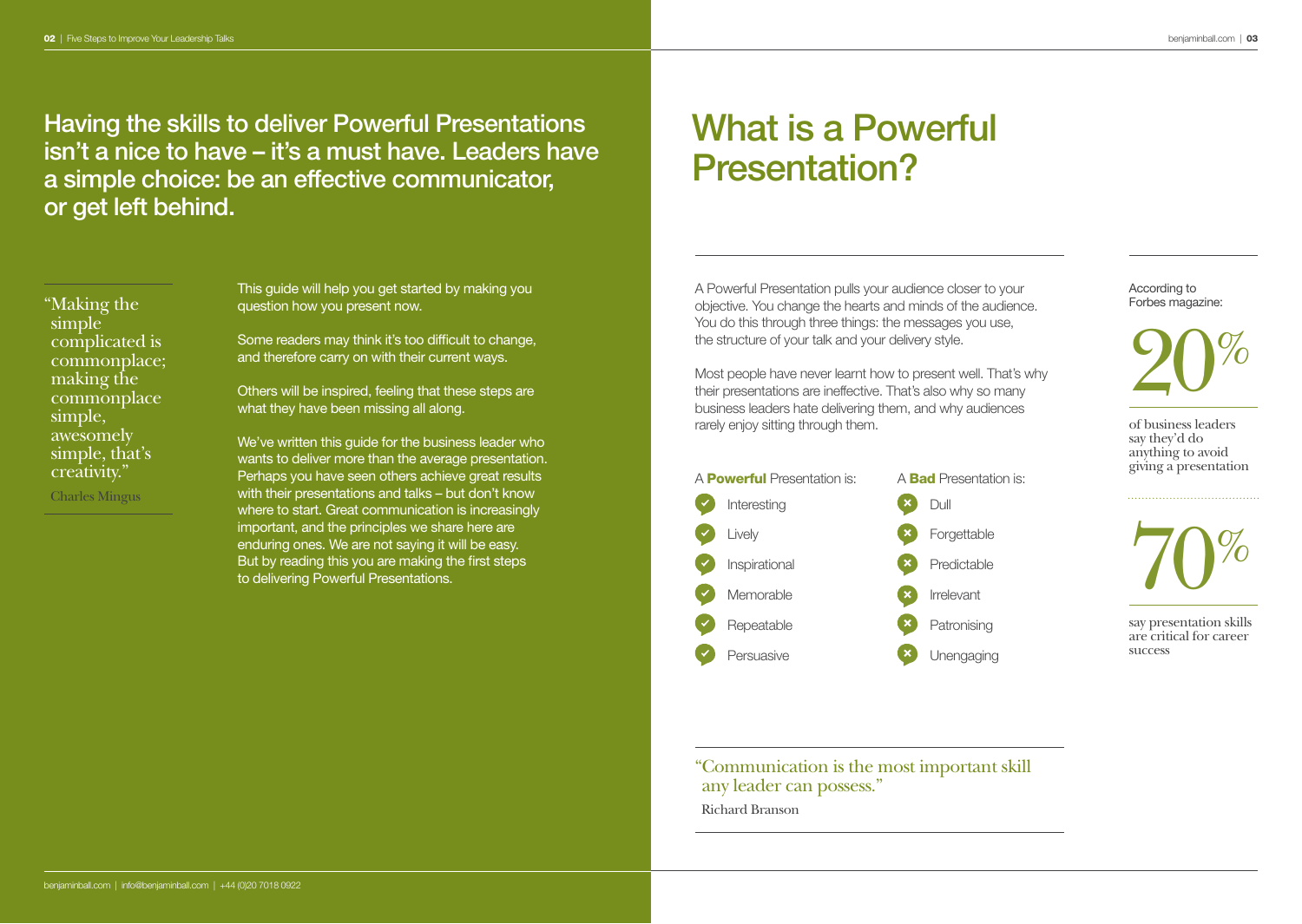# Is it Worth Becoming a Powerful Presenter?

# A Fundamental Change in How to Approach Presentations



of adults suffer from speech anxiety.

National Institute of Mental Health

Learning how to create and deliver a Powerful Presentation is an investment with an ROI, not a marketing or L&D expense.

With Powerful Presentations it is easier to engage, inspire and drive positive change.



A warning before you begin.

Each step in the following process is important. While you may be familiar with some or all of the steps, it is important to remember that you need to adopt all of them to transform your presentations into Powerful Presentations. Each step builds on the previous one, to create an effective result. That is how you will achieve and maintain success.

" It usually takes me more than three weeks to prepare a good impromptu speech." Mark Twain

Business leaders need to communicate clearly – and in a way that grabs attention. Audiences want engaging content that is useful to them.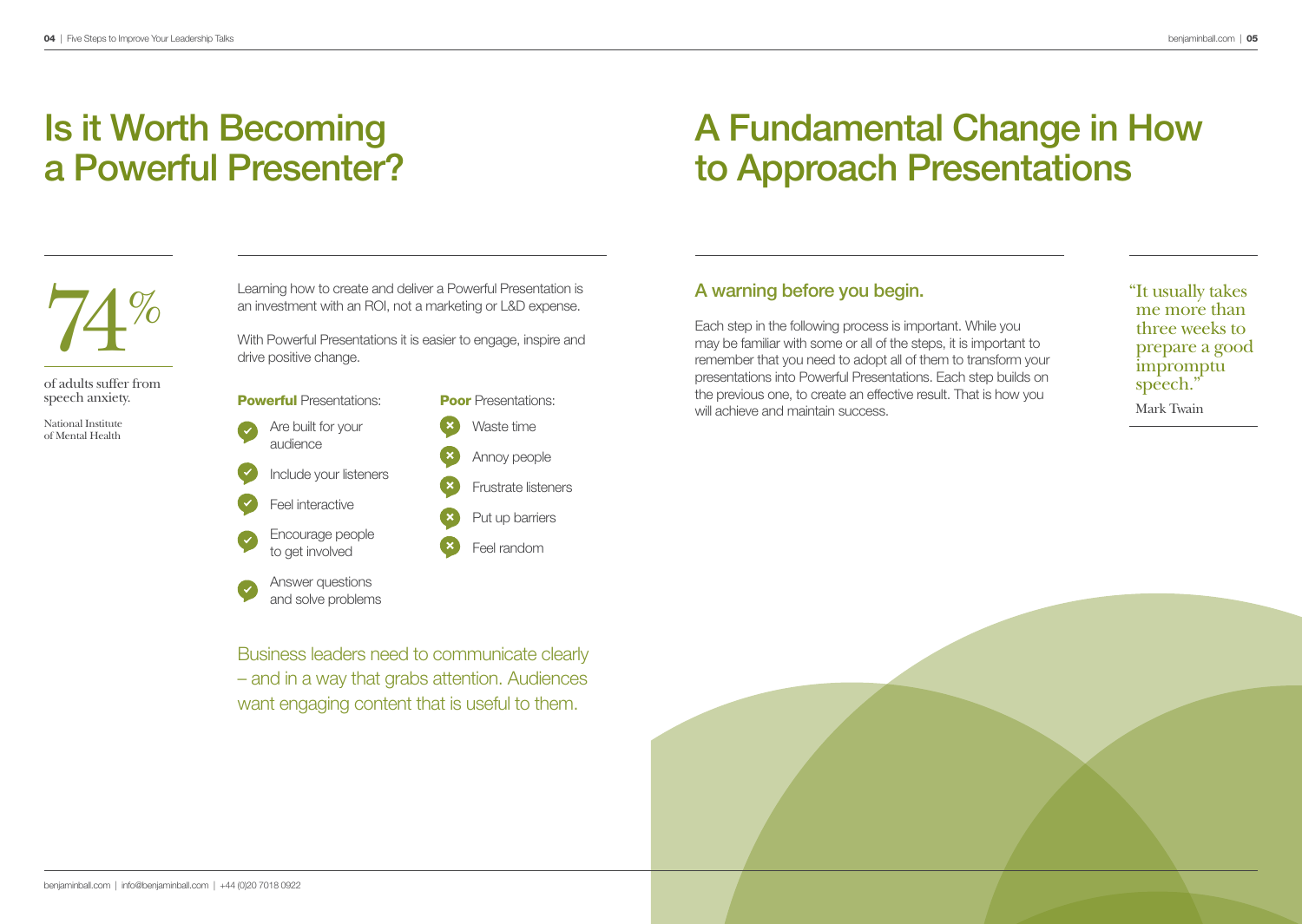is to not start in PowerPoint. **Presentation** tools force you to think through information linearly."

 Nancy Duarte, presentation design guru

People often confuse creating PowerPoint slides with "preparing a presentation". They feel they are making progress by spending hours in front of a screen, designing slide after slide. But that approach is like making a movie by pressing 'record' on a video camera, before you have a story or a script.

### A Powerful Presentation is an illustrated talk, not a series of narrated slides.

As you become a Powerful Presenter, you'll find that you leave creating your slides until late in the process – if you use slides at all, that is.

# A Note on PowerPoint Five Steps to Improve Your "My best advice People often confuse creating PowerPoint slides with "preparing **Leader Ship Talks**

1. Lay a Firm Foundation

- 2. Build Using a Strong Structure
- 3. Decorate with Delicious Language
- 4. Edit and Practice. Repeat.
- 5. Decide if Visual Aids are Necessary

BoNUS STEP: Speak to the Heart and to the Head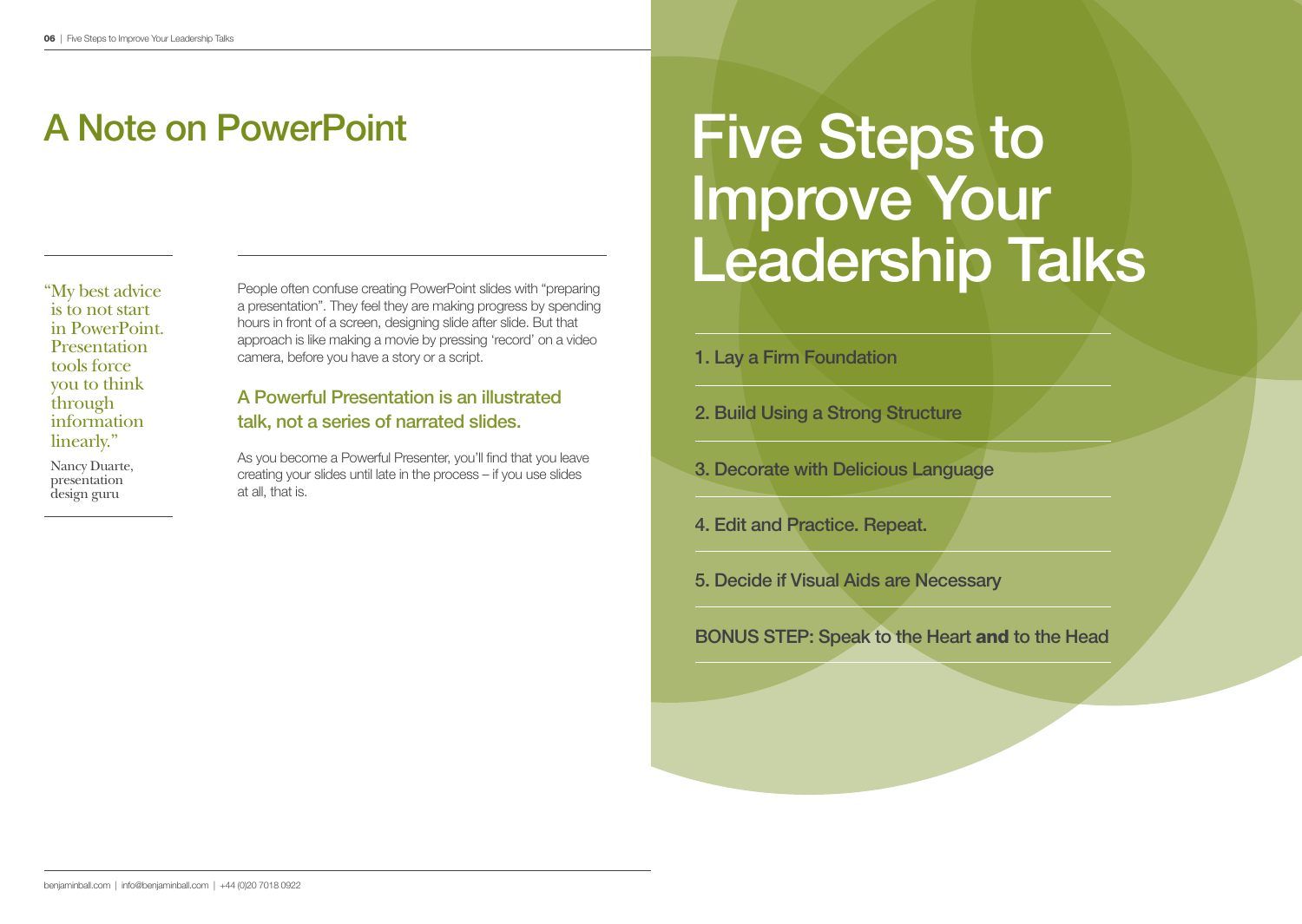## Lay a Firm Foundation

AIM stands for **A**udience **Intent Message** 

1

A great leadership presentation starts with **Plan your presentation with AIM** great planning.

One of the most common questions from our clients is:

### "How should I start my presentation?"

When we hear this question we usually discover that the presentation is not planned well. All great talks are built on solid footings. They have clear messages, they know what they want to achieve and they are constructed to achieve just that. The AIM planning process that we advocate will help you develop Powerful Presentations.

" A goal without a plan is just a wish."

Antoine de Saint-Exupéry



### Plan around your AUDIENCE

Start with these key questions:

- What does this audience want to hear?
- What will grab their attention?
- What language and which references will work best for them?
- How can I make it memorable for them?

### Be clear on your INTENT

These questions will define your purpose precisely:

- Why am I giving this talk?
- What do I want my audience to do after the talk?
- How will I know it has been a success?



### Identify one big **MESSAGE**

And these questions will help you prepare your message:

- What do I want someone to say after the talk?
- How will people describe my talk?
- How could I sum up my talk in one line?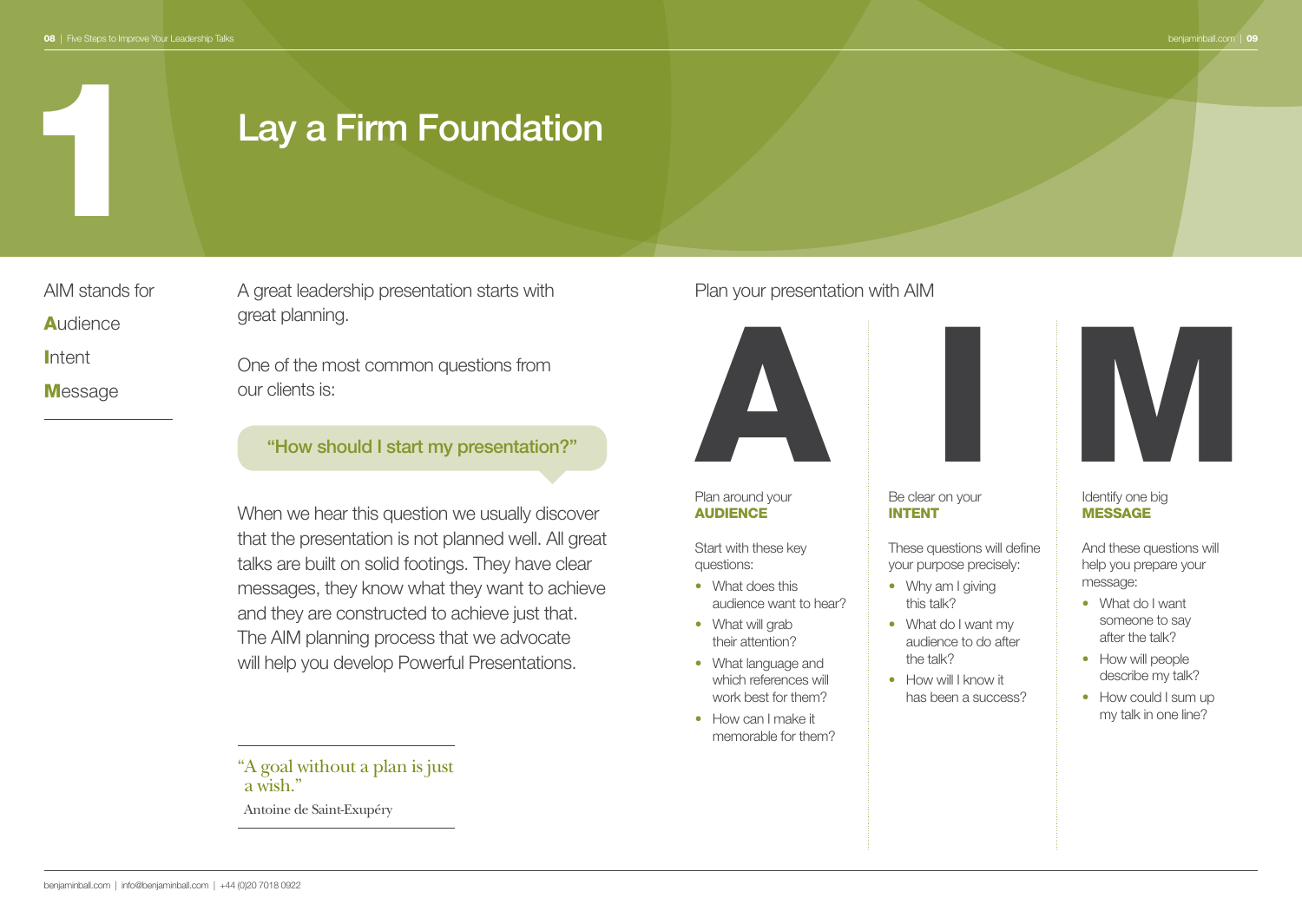# **2 Build Using a**<br>**2 Strong Structure**

" There are no secrets to success. It is the result of preparation, hard work, and learning from failure." Colin Powell

A great talk structure is like a drainage system. It's essential, but you shouldn't notice it's there. When you become aware of it, it's usually because there's something wrong.

Too many talks either have no structure or it's too obvious. They either have no drain or it is like standing next to an open sewer.

A well-organised talk makes it easier for the listener and easier for the speaker. You lead the listener from point to point and they feel happy to follow. Getting it right is both an art and a science.

You can structure your presentation in many ways, including with narrative and stories.

### How does a Powerful Presentation start?

Build your talk using a logical flow

End your talk with a lasting impression Some powerful ways to start your presentation include:

- Asking a thought-provoking question
- Telling a relevant story
- Revealing a shocking statistic

During your talk, a logical format will make your talk easier to create and listen to. Fortunately humans have had thousands of years to perfect structures for talks.

Whichever you choose. it needs to:

- Grab interest
- Show the audience why they should listen
- Introduce the topic
- Create intrigue

For example, you could use:

- Future position, present position, how we get there
- The hero's journey
- Past, present, future
- A series of questions

After your start, the end is the most important part of the talk. Everything you say should build to your final words. What must your finale achieve?

- Summarise key points (crucial in longer talks)
- Conclude with a satisfying finish
- Leave the audience with a powerful lasting memory

Some ways you could do this include:

- Looping back to a point you made, or a story you began, at the start
- Challenging your audience to take action
- Repeating your key message

benjaminball.com | info@benjaminball.com | +44 (0)20 7018 0922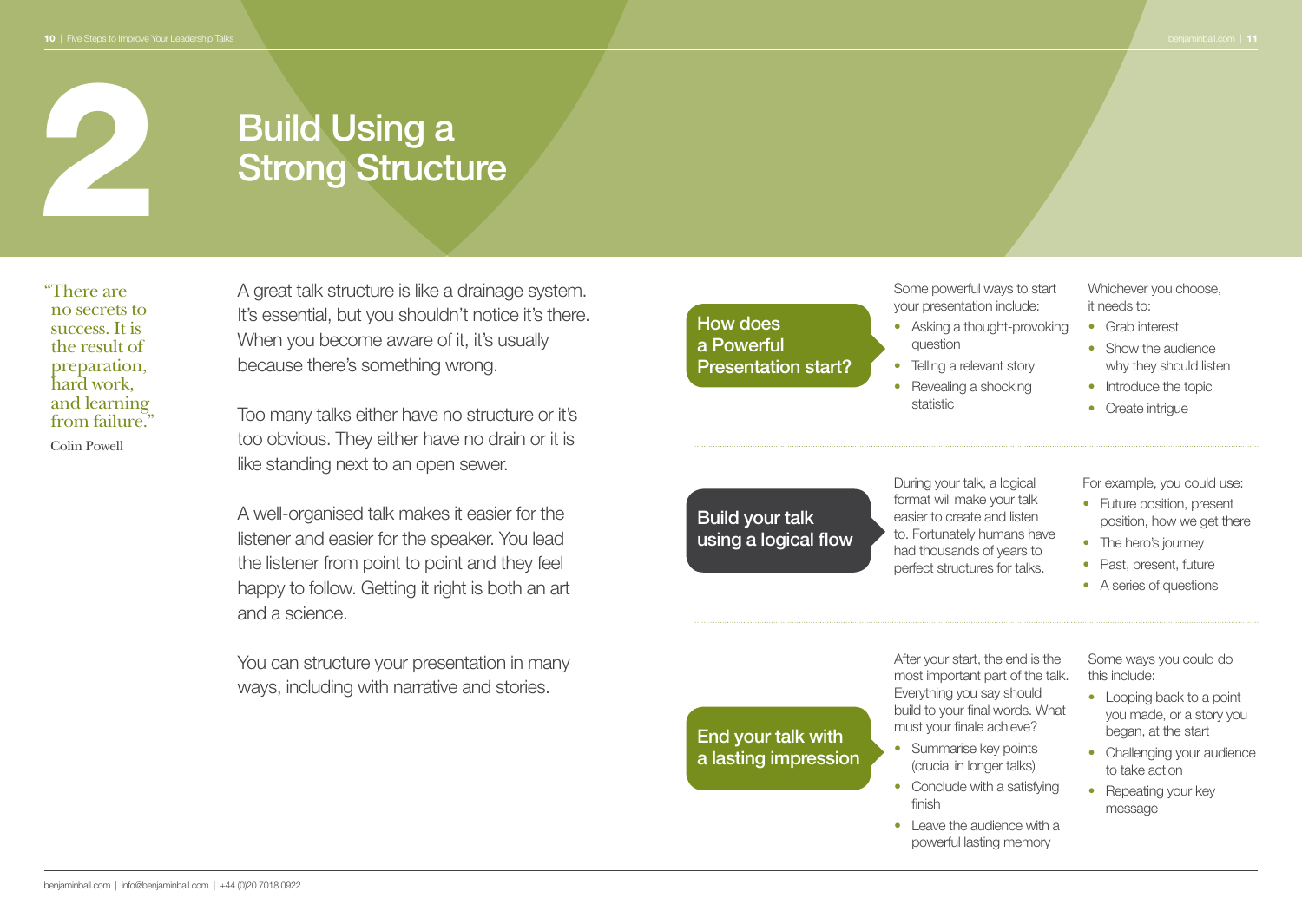# Decorate with<br>Delicious Language

" Don't tell me the moon is shining; show me the glint of light on broken glass." Chekhov

It is easy to be grey and dull. Most presentations are. But when you speak of the crackle of an open fire, the smell of wet dog, or the dazzling gold of Tutankhamen, you engage people with all their senses. You can grab their minds, play with their emotions and tease their view of the world.

Unfortunately we are rarely shown how to use the tools of powerful language. But the skills of rhetoric are available to anyone who wants them. Using a few of the techniques on the following page can transform your talks from dull grey to sparking silver.

There are dozens of rhetorical tools you can use. These are three of the most practical ways to liven your talk:

### 1. Discover the magic of metaphors

Analogies and metaphors help audiences understand complicated concepts by using familiar ideas in new ways. For example, when Steve Jobs was trying to explain what his technology could do for the world, he said that computers are the "equivalent of a bicycle for our minds".

" The greatest thing by far is to be a master of metaphor. It is the one thing that cannot be learnt from others; and it is also a sign of genius." Aristotle

### 2. Repeat. Repeat. Repeat

Repetition looks bad when written but is essential when spoken. Brief recaps at the end of each section act like checkpoints on the journey, ensuring understanding with succinct summaries of each point.

" If you have an important point to make, don't try to be subtle or clever. Use a pile driver. Hit the point once. Then come back and hit it again. Then hit it a third time — a tremendous whack"

Winston Churchill

### 3. Use the power of three

Our brains love sets of three. It's no coincidence that in our childhood stories bears, pigs and trolls featured in threes. Or that advertisers ask you to Just Do It and to Work, Rest and Play while Tony Blair definitely said Education, Education, Education.

"Liberté. Egalite. Fraternite." Maximillian Robespierre

"I came, I saw, I conquered." Julius Caesar

" By the people, of the people, for the people." Abraham Lincoln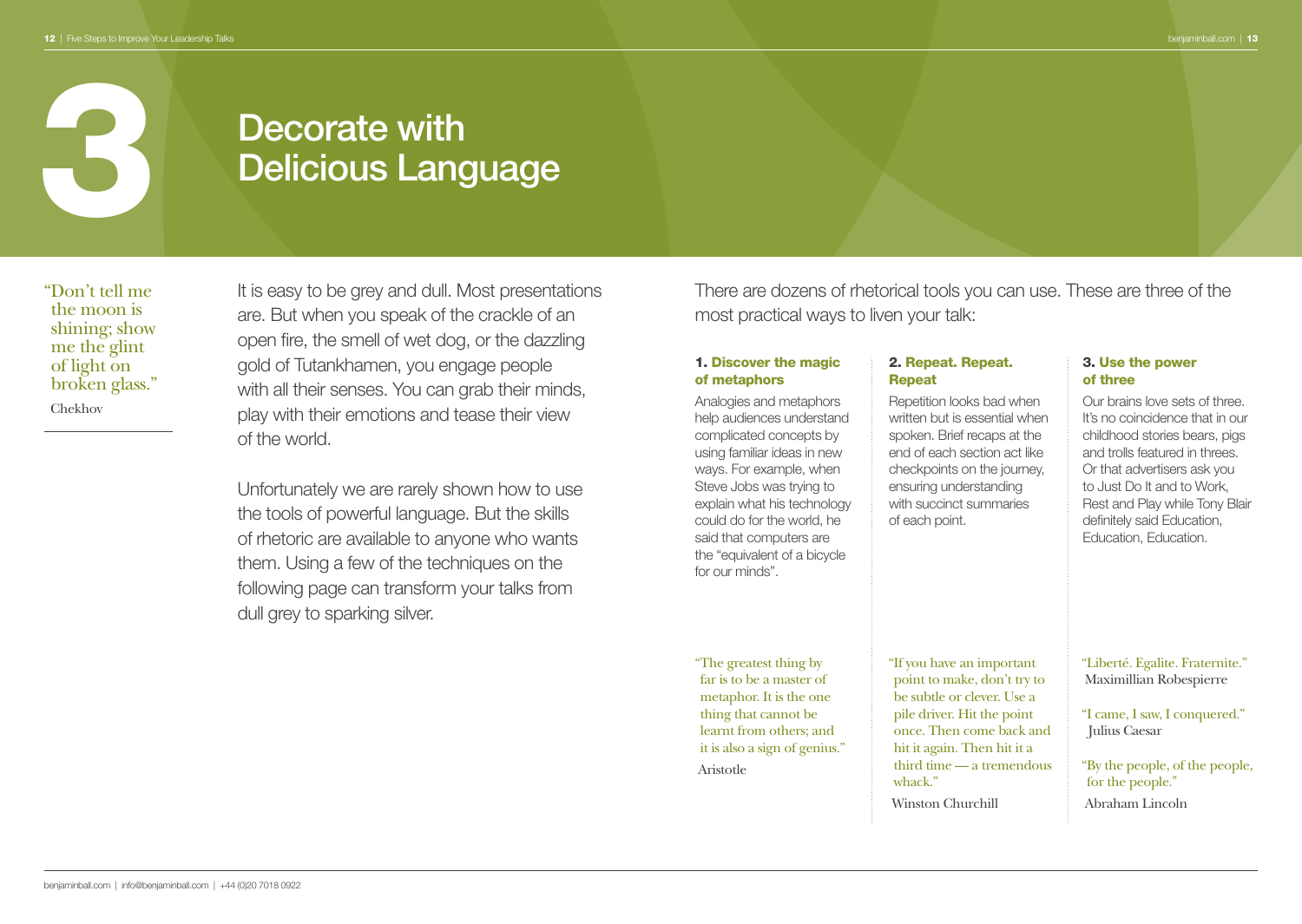" Design is not just what it looks and feels like. Design is how it works."

Steve Jobs

# Edit and Practice. Repeat.

# Edit and Practice. Decide if Visual<br>Repeat. Aids are Necessary

"I ponder my text until I'm tired of it. And then I start again. And when I've done seven or eight versions, at some point I can't go further. So I tell myself it's fine." Georges Brassens

The difference between a Powerful Presenter and a poor presenter is generally practice and editing. It is about testing your material and making it better, rather than slavishly remembering the first draft. Practice means cutting, changing, fixing, adjusting and improving.

Great speakers spend hours working on their content. First, they get the ideas right, then the words, then the rhythm. This process makes the content easier to deliver – and more impactful.

Presidents don't do PowerPoint

So, you've created a great talk, refined it and practiced it.

Now – and only now – is the time to consider whether visual aids will help support your message. Many people are much better communicators with few or no visual aids. Your rule of thumb should be: only use a visual aid if it enhances the audience's experience.

Are you creating a handout or a visual aid? They are not the same thing. Visual aids should convey your point with a two-second glance. Handouts should be as easy to read as a newspaper.

### Techniques for creating great slides:

- Tell your messages through headlines and sub-headings
- Use a consistent style throughout
- Avoid dull templates

Ideas for powerful visual aids include:

- Full page images
- **Physical objects**
- • Video
- Repeated and consistent ideas

" Champions keep playing until they get it right." Billie Jean King

The longer you spend preparing, the better your talk will be.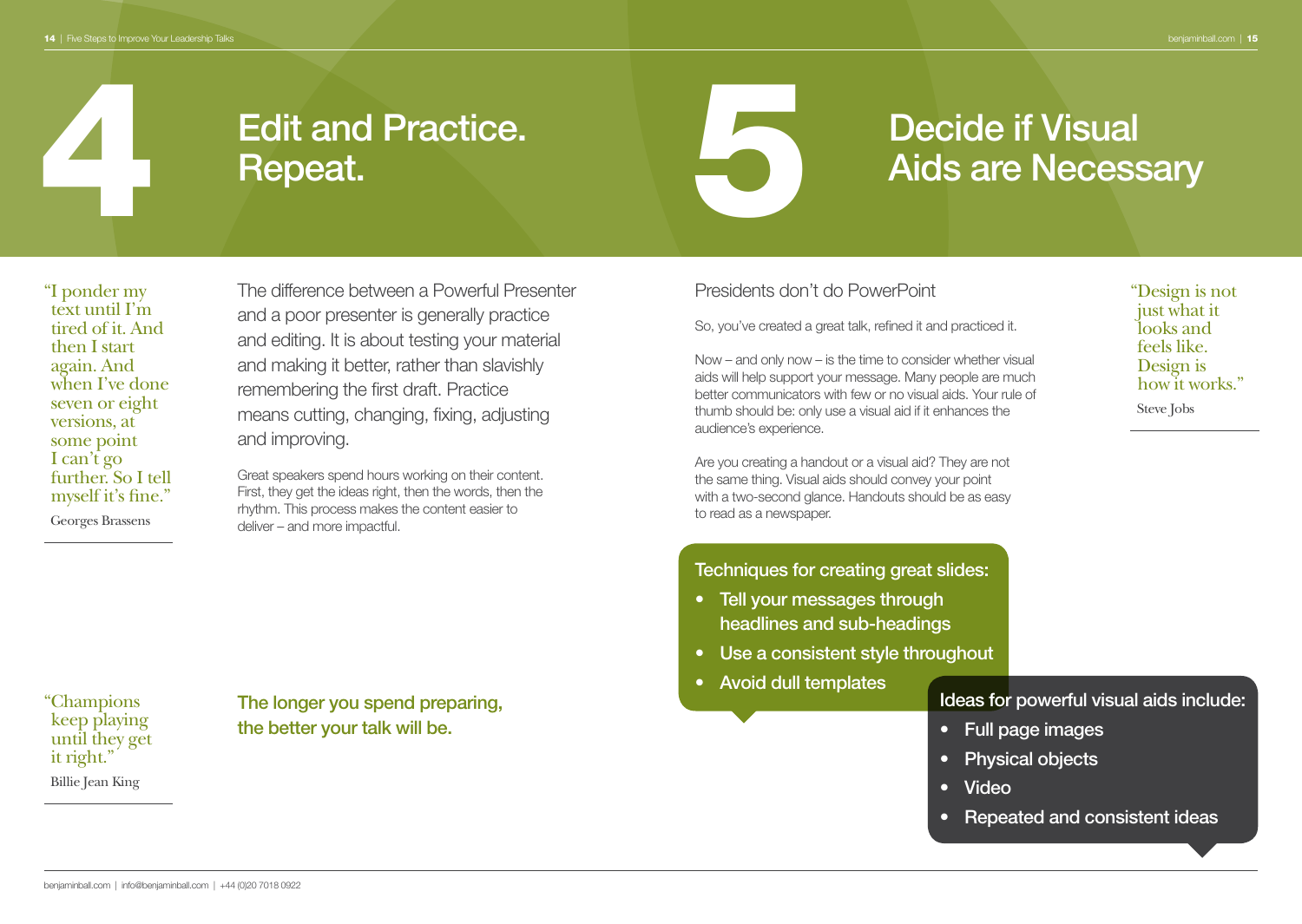## **BONUS** STEP

## Speak to the Heart and to the Head

" If you talk to a man in a language he understands, that goes to his head. If you talk to him in his language, that goes to his heart." Nelson Mandela

Aristotle described the three modes of persuasion as logos, ethos and pathos. This means you need to seem logical, be credible and appeal to emotions in order to persuade.

In business we tend to forget how important emotional appeals really are. Your audience may find you credible and agree with your logic. But without emotional engagement they won't act on your message.

In addition, we mirror the emotions of others. That's why we feel uncomfortable when a speaker looks uncomfortable, and feel relaxed if they seem that way too. If you speak about your ideas in a monotone, your audience will feel bored. Sounding passionate about your topic will help listeners to become and remain engaged.

### **1. Can I overcome public speaking nerves?**

FAQs

Yes. Surprisingly easily. You can rid yourself of self-conscious and awkward feelings with some simple techniques. It does not take long and can completely transform how much you enjoy speaking in front of audiences.

### **2. I have a boring subject, can it be made interesting?**

Any subject can be made fascinating. We have helped CFOs discover their inner actor and IT directors bring their technical world to life. Using the ideas above and a proven process, we pride ourselves on breathing life into the "dullest" subjects.

### **3. How long does it take to get better?**

We can make a remarkable impact in just half a day of intensive coaching. However, the best communicators are like top athletes – they constantly practice, refine and improve their skills. We are your coach, challenging and supporting you to become the best you can be. The top CEOs we work with invite us back at least once a year to help build on their skills and polish their content and delivery for important events or talks.

### **4. What if I have English as a second language?**

That's no problem. English is a wonderfully flexible language and you can be a strong communicator even with a limited vocabulary. In fact, research shows those who use simpler words and sentence structures tend to be perceived as more authoritative communicators.

### **5. Are speeches, presentations and pitches the same?**

Yes, in the way that badminton, tennis and squash are the same. There are many similarities, and you can use similar skills for each. But there are fundamental differences that you need to learn in order to win at any of them.

### **6. Can I stop saying "Um" and "Err?"**

Definitely. You can train your brain to eliminate these verbal ticks. We have a simple trick that, for most people, takes about 10 minutes. Afterwards you sound much more authoritative and speak with greater gravitas. Give us a call and we'll to teach you how to get rid of your 'um's and 'err's forever.

"I honestly thought it was the most valuable 3 hours I've spent with anyone in a long time." Mick May, CEO, Blue Sky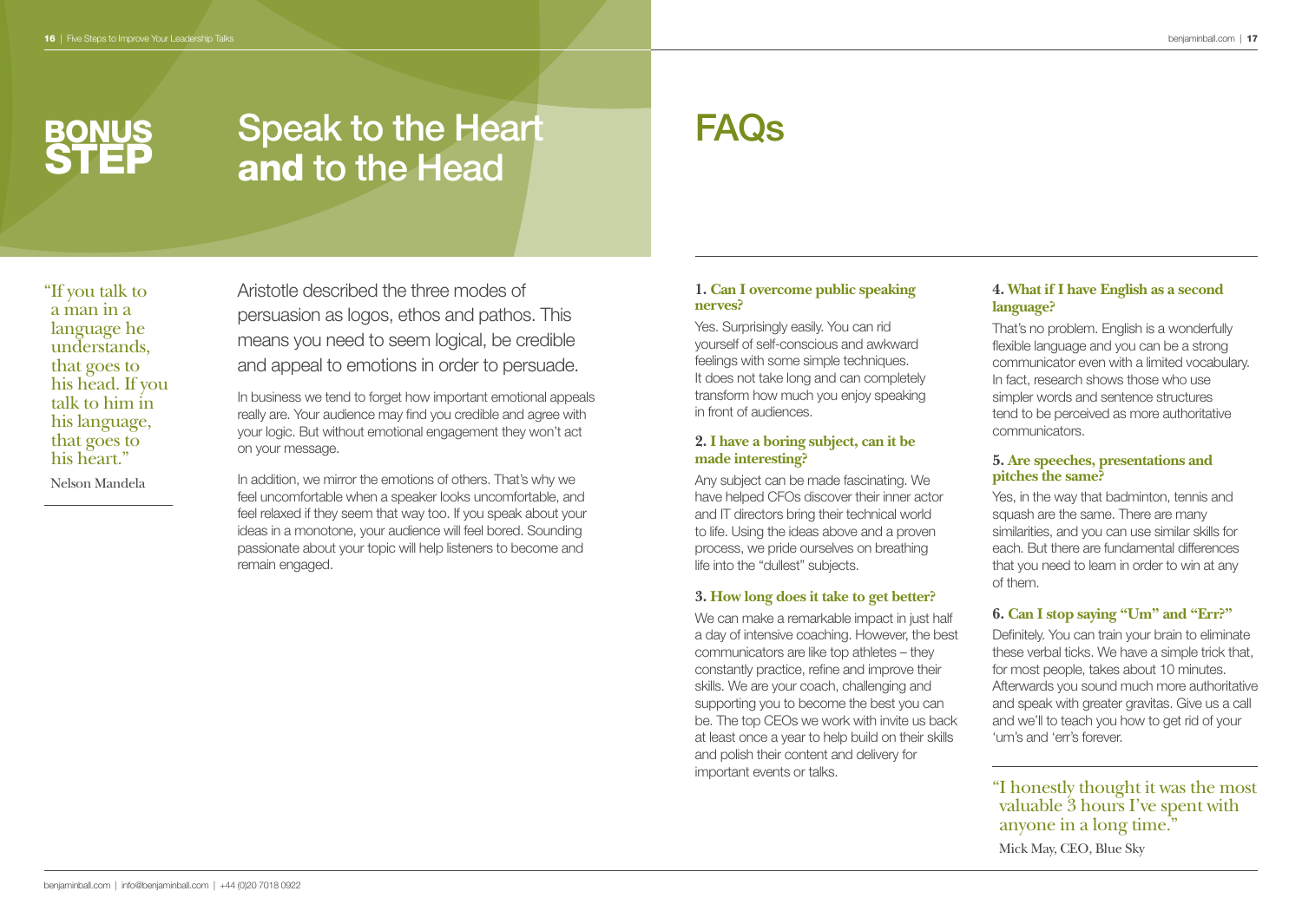## **About Benjamin Ball Associates**

Benjamin Ball Associates has won:

### BEST fOR **FINANCIAL** PRESENTATION TRAINING 2016

– UK

2016 Wealth & Money Management Awards

### BEST fOR INvESTOR PRESENTATION COACHING – UK

2016 Alternative Investment Awards

### We believe that anyone can become a Powerful Presenter.

We have transformed anxious, un-engaging and uninspiring leaders into effective speakers within just a few days of training.

With ongoing training, we help our clients develop into worldclass orators.

We cover the end-to-end process of presenting and public speaking including: preparing, structuring, and crafting a narrative; using language, stories and visual aids effectively; connecting with an audience and delivering with impact.

Each of our trainers has over 10 years' experience working with CEOs and senior executives at blue-chip clients in the UK and internationally.

Our clients include Microsoft, HSBC, The Prince's Trust and many small organisations, too. They recommend us highly – 80% of our new business comes from referrals.

Visit **benjaminball.com** for more information, contact Louise on +44 (0)20 7018 0922 or email **louise@beniaminball.com.** 

" BBA transformed an ordinary set of slides into a great presentation with a clear message. Highly recommended."

Nick Rogers, CEO, IPSO Ventures

### The BBA Powerful Presentation Process

### Your Leadership Communications Checklist

Before your next presentation, use this checklist to work out if you are ready. Aim to score 12/12.

| <b>Lay a Firm Foundation</b>          | Can you picture your audience?        |      |
|---------------------------------------|---------------------------------------|------|
|                                       | Why exactly are you preparing this?   |      |
|                                       | What's your main message?             |      |
| <b>Use a Strong Structure</b>         | Does it start with a bang?            |      |
|                                       | Have you used a logical flow?         |      |
|                                       | Do you leave a lasting impression?    |      |
| <b>Decorate and Refine for Impact</b> | Do you use short words and sentences? |      |
|                                       | Is your language clear and engaging?  |      |
|                                       | Do you have enough repetition?        |      |
|                                       | Do you speak to the head and heart?   |      |
|                                       | Have you practiced enough?            |      |
|                                       | Are your visual aids effective?       |      |
| YOUR TOTAL SCORE                      |                                       | / 12 |

Call today and transform how you pitch, present and persuade: +44 (0)20 7018 0922